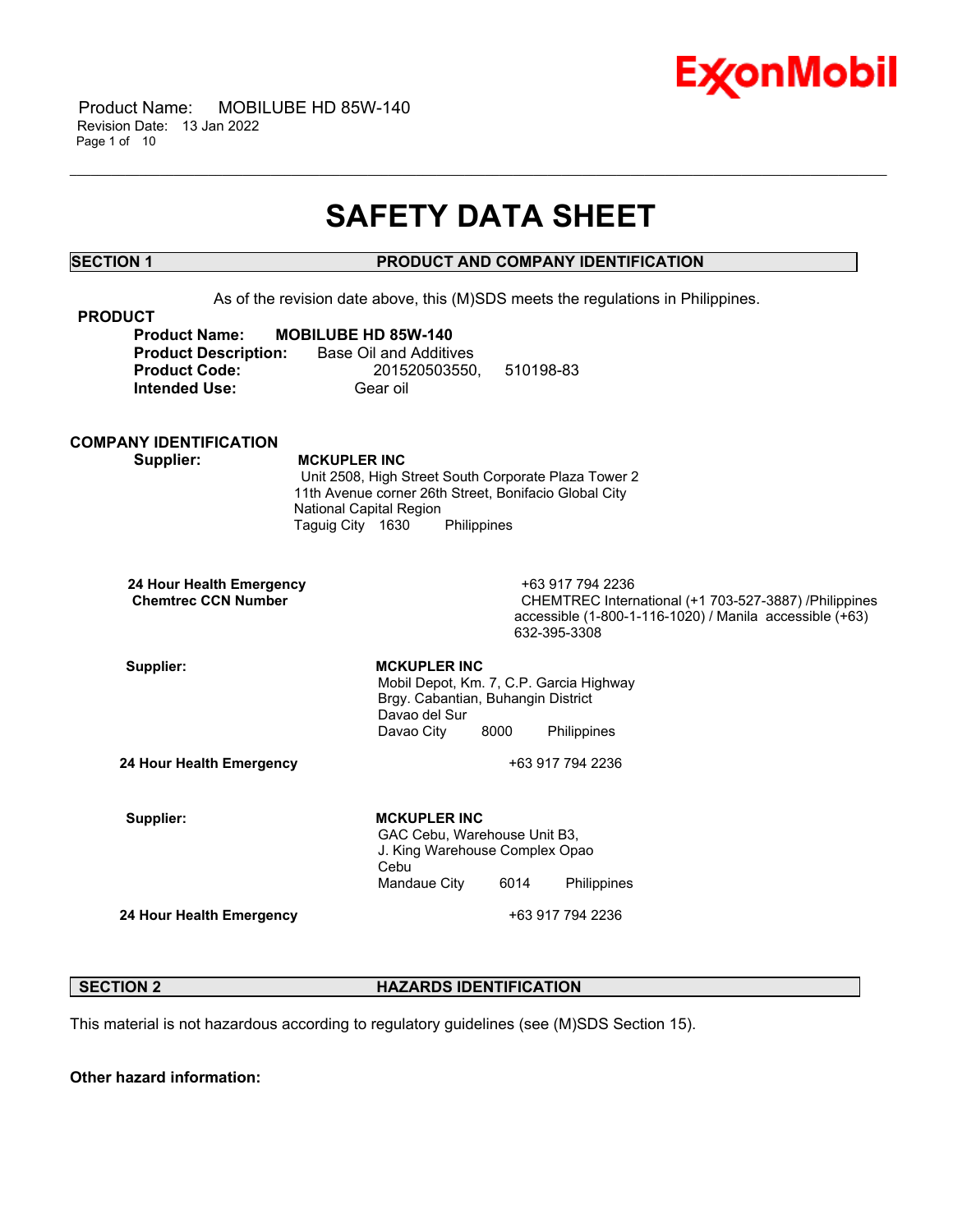

 Product Name: MOBILUBE HD 85W-140 Revision Date: 13 Jan 2022 Page 2 of 10

### **PHYSICAL / CHEMICAL HAZARDS**

No significant hazards.

### **HEALTH HAZARDS**

High-pressure injection under skin may cause serious damage. Excessive exposure may result in eye, skin, or respiratory irritation.

\_\_\_\_\_\_\_\_\_\_\_\_\_\_\_\_\_\_\_\_\_\_\_\_\_\_\_\_\_\_\_\_\_\_\_\_\_\_\_\_\_\_\_\_\_\_\_\_\_\_\_\_\_\_\_\_\_\_\_\_\_\_\_\_\_\_\_\_\_\_\_\_\_\_\_\_\_\_\_\_\_\_\_\_\_\_\_\_\_\_\_\_\_\_\_\_\_\_\_\_\_\_\_\_\_\_\_\_\_\_\_\_\_\_\_\_\_\_

### **ENVIRONMENTAL HAZARDS**

No significant hazards.

**NOTE:** This material should not be used for any other purpose than the intended use in Section 1 without expert advice. Health studies have shown that chemical exposure may cause potential human health risks which may vary from person to person.

### **SECTION 3 COMPOSITION / INFORMATION ON INGREDIENTS**

This material is defined as a mixture.

### **Hazardous Substance(s) or Complex Substance(s) required for disclosure**

| <b>Name</b>                               | CAS#                | Concentration* | <b>GHS Hazard Codes</b>         |
|-------------------------------------------|---------------------|----------------|---------------------------------|
| <b>ILONG-CHAIN ALKENYL AMINE</b>          | 112-90-3            | $0.1 - 5.1\%$  | H302, H304, H335,               |
|                                           |                     |                | H314(1B), H373, H400(M          |
|                                           |                     |                | factor 10), $H410(M$ factor 10) |
| <b>OLEFIN SULFIDE</b>                     | 68937-96-2          | $-5\%$         | H227. H317. H316. H402.         |
|                                           |                     |                | H412                            |
| <b>PHOSPHORIC ACID ESTERS, AMINE SALT</b> |                     | $0.1 - 5.1\%$  | H227, H302, H317, H318,         |
|                                           | <b>CONFIDENTIAL</b> |                | H401. H411                      |

\* All concentrations are percent by weight unless material is a gas. Gas concentrations are in percent by volume.

### **SECTION 4 FIRST AID MEASURES**

### **INHALATION**

Remove from further exposure. For those providing assistance, avoid exposure to yourself or others. Use adequate respiratory protection. If respiratory irritation, dizziness, nausea, or unconsciousness occurs, seek immediate medical assistance. If breathing has stopped, assist ventilation with a mechanical device or use mouth-to-mouth resuscitation.

### **SKIN CONTACT**

Wash contact areas with soap and water. If product is injected into or under the skin, or into any part of the body, regardless of the appearance of the wound or its size, the individual should be evaluated immediately by a physician as a surgical emergency. Even though initial symptoms from high pressure injection may be minimal or absent, early surgical treatment within the first few hours may significantly reduce the ultimate extent of injury.

### **EYE CONTACT**

Flush thoroughly with water. If irritation occurs, get medical assistance.

### **INGESTION**

First aid is normally not required. Seek medical attention if discomfort occurs.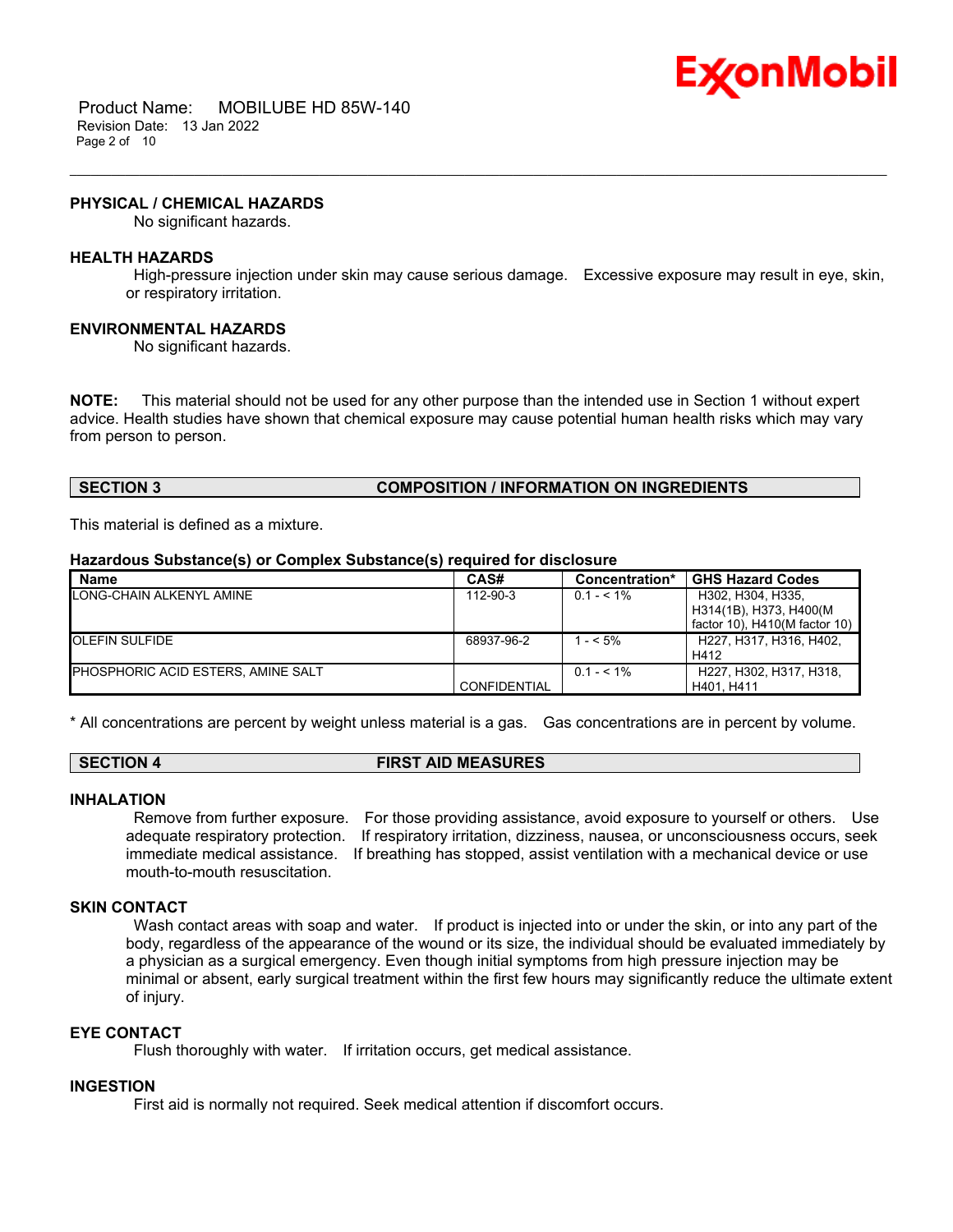

 Product Name: MOBILUBE HD 85W-140 Revision Date: 13 Jan 2022 Page 3 of 10

### **NOTE TO PHYSICIAN**

None

### **SECTION 5 FIRE FIGHTING MEASURES**

\_\_\_\_\_\_\_\_\_\_\_\_\_\_\_\_\_\_\_\_\_\_\_\_\_\_\_\_\_\_\_\_\_\_\_\_\_\_\_\_\_\_\_\_\_\_\_\_\_\_\_\_\_\_\_\_\_\_\_\_\_\_\_\_\_\_\_\_\_\_\_\_\_\_\_\_\_\_\_\_\_\_\_\_\_\_\_\_\_\_\_\_\_\_\_\_\_\_\_\_\_\_\_\_\_\_\_\_\_\_\_\_\_\_\_\_\_\_

### **EXTINGUISHING MEDIA**

**Appropriate Extinguishing Media:** Use water fog, foam, dry chemical or carbon dioxide (CO2) to extinguish flames.

**Inappropriate Extinguishing Media:** Straight Streams of Water

### **FIRE FIGHTING**

**Fire Fighting Instructions:** Evacuate area. Prevent runoff from fire control or dilution from entering streams, sewers, or drinking water supply. Firefighters should use standard protective equipment and in enclosed spaces, self-contained breathing apparatus (SCBA). Use water spray to cool fire exposed surfaces and to protect personnel.

**Hazardous Combustion Products:** Aldehydes, Incomplete combustion products, Oxides of carbon, Smoke, Fume, Sulfur oxides

### **FLAMMABILITY PROPERTIES**

**Flash Point [Method]:** >180°C (356°F) [ASTM D-92] **Flammable Limits (Approximate volume % in air):** LEL: 0.9 UEL: 7.0 **Autoignition Temperature:** N/D

### **SECTION 6 ACCIDENTAL RELEASE MEASURES**

### **NOTIFICATION PROCEDURES**

In the event of a spill or accidental release, notify relevant authorities in accordance with all applicable regulations.

### **PROTECTIVE MEASURES**

Avoid contact with spilled material. See Section 5 for fire fighting information. See the Hazard Identification Section for Significant Hazards. See Section 4 for First Aid Advice. See Section 8 for advice on the minimum requirements for personal protective equipment. Additional protective measures may be necessary, depending on the specific circumstances and/or the expert judgment of the emergency responders.

For emergency responders: Respiratory protection: respiratory protection will be necessary only in special cases, e.g., formation of mists. Half-face or full-face respirator with filter(s) for dust/organic vapor or Self Contained Breathing Apparatus (SCBA) can be used depending on the size of spill and potential level of exposure. If the exposure cannot be completely characterized or an oxygen deficient atmosphere is possible or anticipated, SCBA is recommended. Work gloves that are resistant to hydrocarbons are recommended. Gloves made of polyvinyl acetate (PVA) are not water-resistant and are not suitable for emergency use. Chemical goggles are recommended if splashes or contact with eyes is possible. Small spills: normal antistatic work clothes are usually adequate. Large spills: full body suit of chemical resistant, antistatic material is recommended.

### **SPILL MANAGEMENT**

**Land Spill:** Stop leak if you can do it without risk. Recover by pumping or with suitable absorbent.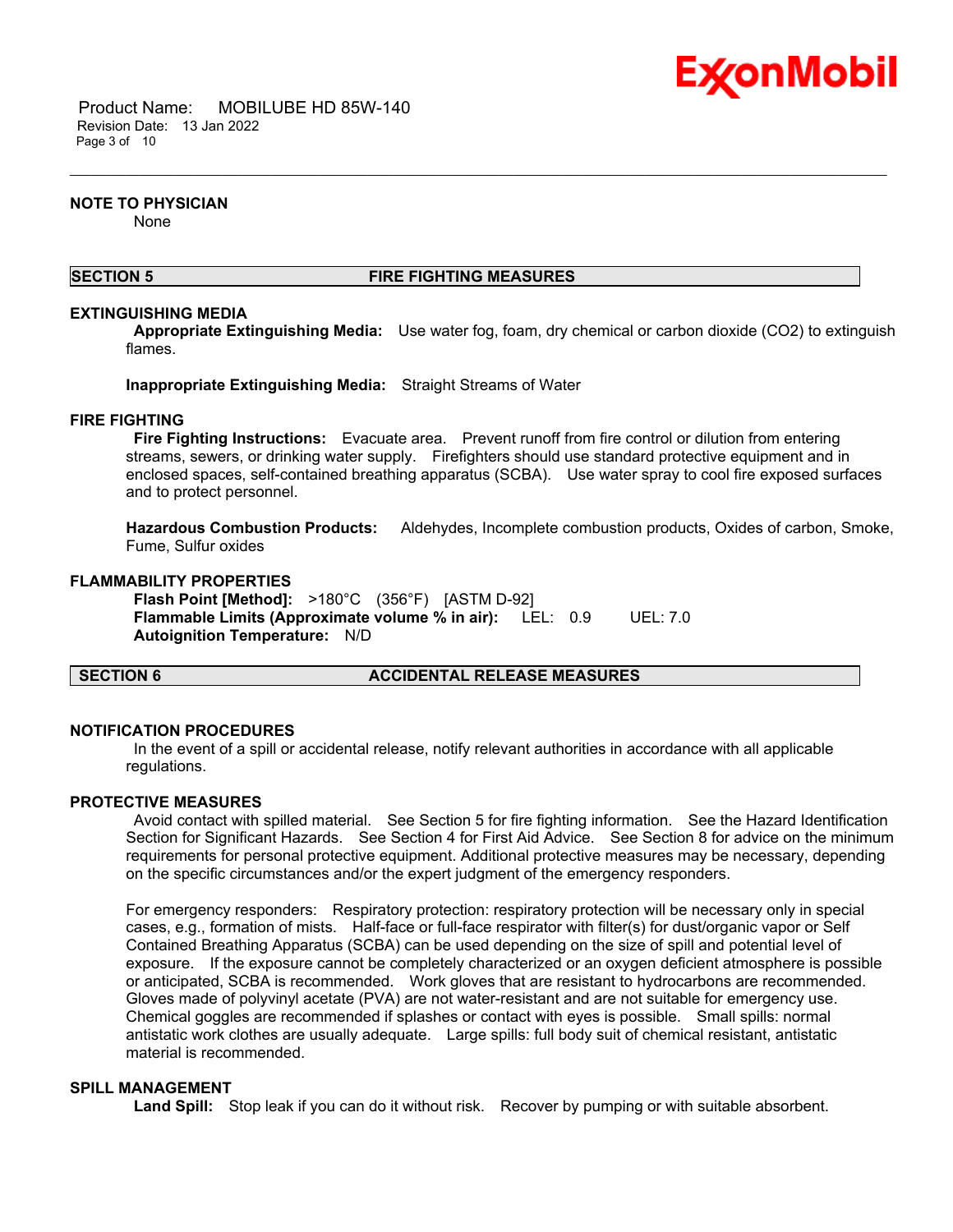# Ex⁄onMobil

 Product Name: MOBILUBE HD 85W-140 Revision Date: 13 Jan 2022 Page 4 of 10

> **Water Spill:** Stop leak if you can do it without risk. Confine the spill immediately with booms. Warn other shipping. Remove from the surface by skimming or with suitable absorbents. Seek the advice of a specialist before using dispersants.

\_\_\_\_\_\_\_\_\_\_\_\_\_\_\_\_\_\_\_\_\_\_\_\_\_\_\_\_\_\_\_\_\_\_\_\_\_\_\_\_\_\_\_\_\_\_\_\_\_\_\_\_\_\_\_\_\_\_\_\_\_\_\_\_\_\_\_\_\_\_\_\_\_\_\_\_\_\_\_\_\_\_\_\_\_\_\_\_\_\_\_\_\_\_\_\_\_\_\_\_\_\_\_\_\_\_\_\_\_\_\_\_\_\_\_\_\_\_

Water spill and land spill recommendations are based on the most likely spill scenario for this material; however, geographic conditions, wind, temperature, (and in the case of a water spill) wave and current direction and speed may greatly influence the appropriate action to be taken. For this reason, local experts should be consulted. Note: Local regulations may prescribe or limit action to be taken.

### **ENVIRONMENTAL PRECAUTIONS**

Large Spills: Dike far ahead of liquid spill for later recovery and disposal. Prevent entry into waterways, sewers, basements or confined areas.

### **SECTION 7 HANDLING AND STORAGE**

### **HANDLING**

 Prevent small spills and leakage to avoid slip hazard. Material can accumulate static charges which may cause an electrical spark (ignition source). When the material is handled in bulk, an electrical spark could ignite any flammable vapors from liquids or residues that may be present (e.g., during switch-loading operations). Use proper bonding and/or ground procedures. However, bonding and grounds may not eliminate the hazard from static accumulation. Consult local applicable standards for guidance. Additional references include American Petroleum Institute 2003 (Protection Against Ignitions Arising out of Static, Lightning and Stray Currents) or National Fire Protection Agency 77 (Recommended Practice on Static Electricity) or CENELEC CLC/TR 50404 (Electrostatics - Code of practice for the avoidance of hazards due to static electricity).

**Static Accumulator:** This material is a static accumulator.

### **STORAGE**

The type of container used to store the material may affect static accumulation and dissipation. Do not store in open or unlabelled containers. Keep away from incompatible materials.

### **SECTION 8 EXPOSURE CONTROLS / PERSONAL PROTECTION**

**Exposure limits/standards for materials that can be formed when handling this product:** When mists/aerosols can occur the following is recommended:  $5 \text{ mg/m}^3$  - ACGIH TLV (inhalable fraction).

NOTE: Limits/standards shown for guidance only. Follow applicable regulations.

### **ENGINEERING CONTROLS**

The level of protection and types of controls necessary will vary depending upon potential exposure conditions. Control measures to consider:

No special requirements under ordinary conditions of use and with adequate ventilation.

### **PERSONAL PROTECTION**

Personal protective equipment selections vary based on potential exposure conditions such as applications, handling practices, concentration and ventilation. Information on the selection of protective equipment for use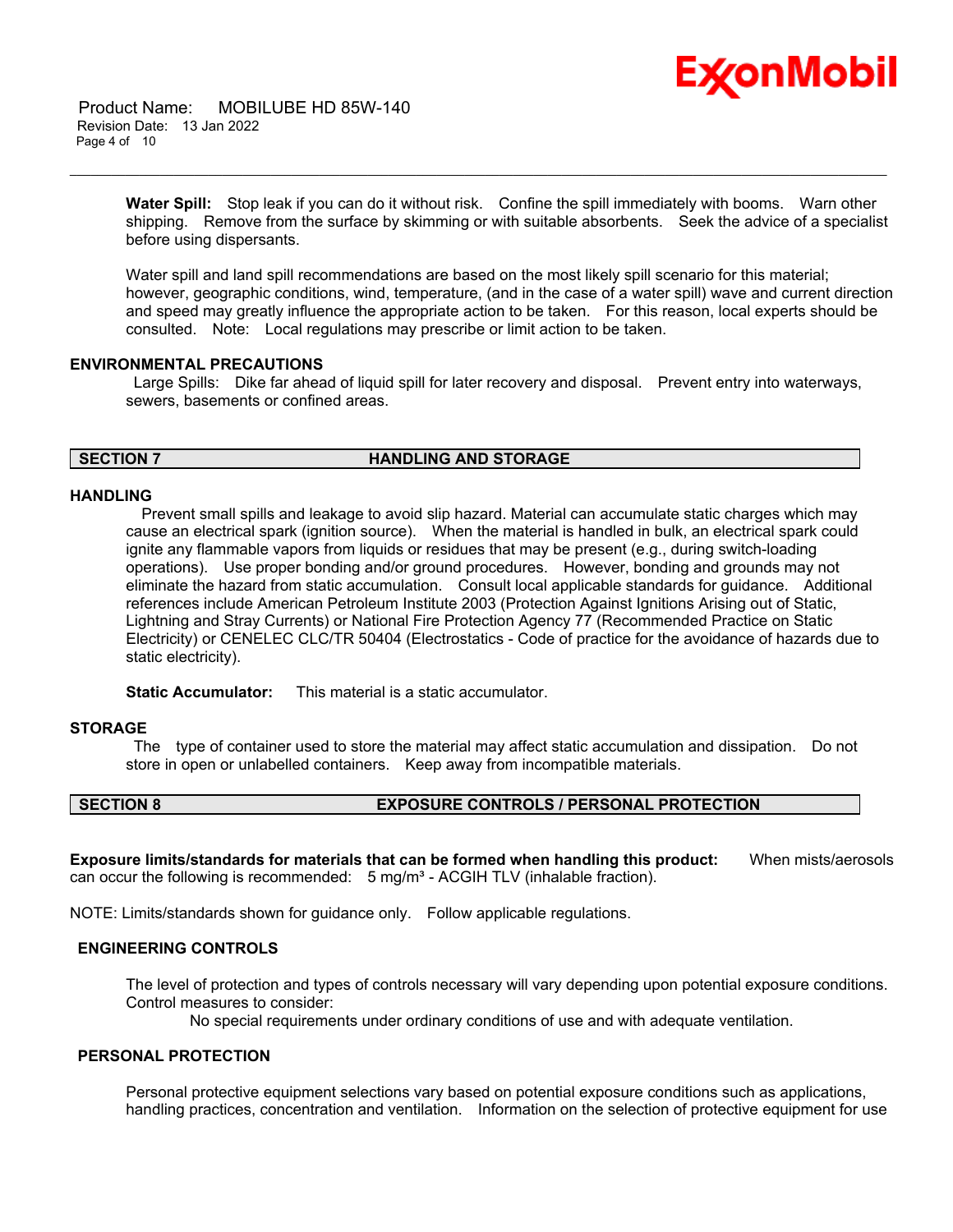

 Product Name: MOBILUBE HD 85W-140 Revision Date: 13 Jan 2022 Page 5 of 10

with this material, as provided below, is based upon intended, normal usage.

**Respiratory Protection:** If engineering controls do not maintain airborne contaminant concentrations at a level which is adequate to protect worker health, an approved respirator may be appropriate. Respirator selection, use, and maintenance must be in accordance with regulatory requirements, if applicable. Types of respirators to be considered for this material include:

\_\_\_\_\_\_\_\_\_\_\_\_\_\_\_\_\_\_\_\_\_\_\_\_\_\_\_\_\_\_\_\_\_\_\_\_\_\_\_\_\_\_\_\_\_\_\_\_\_\_\_\_\_\_\_\_\_\_\_\_\_\_\_\_\_\_\_\_\_\_\_\_\_\_\_\_\_\_\_\_\_\_\_\_\_\_\_\_\_\_\_\_\_\_\_\_\_\_\_\_\_\_\_\_\_\_\_\_\_\_\_\_\_\_\_\_\_\_

No special requirements under ordinary conditions of use and with adequate ventilation. Particulate

For high airborne concentrations, use an approved supplied-air respirator, operated in positive pressure mode. Supplied air respirators with an escape bottle may be appropriate when oxygen levels are inadequate, gas/vapor warning properties are poor, or if air purifying filter capacity/rating may be exceeded.

**Hand Protection:** Any specific glove information provided is based on published literature and glove manufacturer data. Glove suitability and breakthrough time will differ depending on the specific use conditions. Contact the glove manufacturer for specific advice on glove selection and breakthrough times for your use conditions. Inspect and replace worn or damaged gloves. The types of gloves to be considered for this material include:

No protection is ordinarily required under normal conditions of use. Nitrile,Viton

**Eye Protection:** If contact is likely, safety glasses with side shields are recommended.

**Skin and Body Protection:** Any specific clothing information provided is based on published literature or manufacturer data. The types of clothing to be considered for this material include:

No skin protection is ordinarily required under normal conditions of use. In accordance with good industrial hygiene practices, precautions should be taken to avoid skin contact.

**Specific Hygiene Measures:** Always observe good personal hygiene measures, such as washing after handling the material and before eating, drinking, and/or smoking. Routinely wash work clothing and protective equipment to remove contaminants. Discard contaminated clothing and footwear that cannot be cleaned. Practice good housekeeping.

### **ENVIRONMENTAL CONTROLS**

Comply with applicable environmental regulations limiting discharge to air, water and soil. Protect the environment by applying appropriate control measures to prevent or limit emissions.

### **SECTION 9 PHYSICAL AND CHEMICAL PROPERTIES**

**Note: Physical and chemical properties are provided for safety, health and environmental considerations only and may not fully represent product specifications. Contact the Supplier for additional information.**

### **GENERAL INFORMATION**

**Physical State:** Liquid **Color:** Amber **Odor:** Characteristic **Odor Threshold:** N/D

**IMPORTANT HEALTH, SAFETY, AND ENVIRONMENTAL INFORMATION Relative Density (at 15 °C):** 0.9 [ASTM D4052] **Flammability (Solid, Gas):** N/A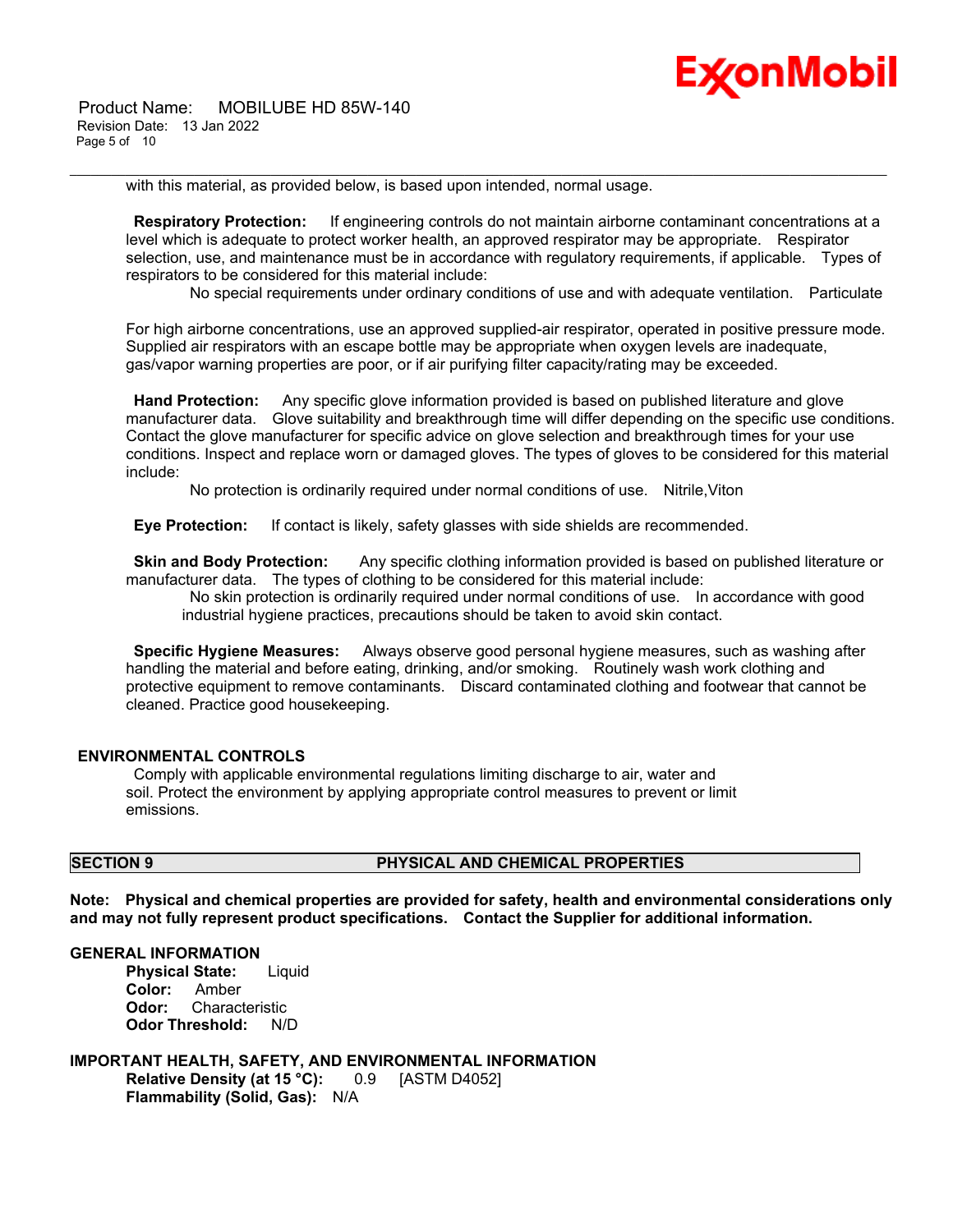

 Product Name: MOBILUBE HD 85W-140 Revision Date: 13 Jan 2022 Page 6 of 10

> **Flash Point [Method]:** >180°C (356°F) [ASTM D-92] **Flammable Limits (Approximate volume % in air):** LEL: 0.9 UEL: 7.0 **Autoignition Temperature:** N/D **Boiling Point / Range:** > 316°C (600°F) **Decomposition Temperature:** N/D **Vapor Density (Air = 1):** > 2 at 101 kPa **Vapor Pressure:** < 0.013 kPa (0.1 mm Hg) at 20 °C **Evaporation Rate (n-butyl acetate = 1):** N/D **pH:** N/A **Log Pow (n-Octanol/Water Partition Coefficient):** > 3.5 **Solubility in Water:** Negligible **Viscosity:** 386 cSt (386 mm2/sec) at 40 °C | 28 cSt (28 mm2/sec) at 100 °C [ASTM D 445] **Oxidizing Properties:** See Hazards Identification Section.

\_\_\_\_\_\_\_\_\_\_\_\_\_\_\_\_\_\_\_\_\_\_\_\_\_\_\_\_\_\_\_\_\_\_\_\_\_\_\_\_\_\_\_\_\_\_\_\_\_\_\_\_\_\_\_\_\_\_\_\_\_\_\_\_\_\_\_\_\_\_\_\_\_\_\_\_\_\_\_\_\_\_\_\_\_\_\_\_\_\_\_\_\_\_\_\_\_\_\_\_\_\_\_\_\_\_\_\_\_\_\_\_\_\_\_\_\_\_

### **OTHER INFORMATION**

**Freezing Point:** N/D **Melting Point:** N/A **Pour Point:** -15°C (5°F) [ASTM D97] **DMSO Extract (mineral oil only), IP-346:** < 3 %wt

### **SECTION 10 STABILITY AND REACTIVITY**

**STABILITY:** Material is stable under normal conditions.

**CONDITIONS TO AVOID:** Excessive heat. High energy sources of ignition.

**MATERIALS TO AVOID:** Strong oxidizers

**HAZARDOUS DECOMPOSITION PRODUCTS:** Material does not decompose at ambient temperatures.

**POSSIBILITY OF HAZARDOUS REACTIONS:** Hazardous polymerization will not occur.

### **SECTION 11 TOXICOLOGICAL INFORMATION**

### **INFORMATION ON TOXICOLOGICAL EFFECTS**

| <b>Hazard Class</b>                                           | <b>Conclusion / Remarks</b>                                                                      |  |
|---------------------------------------------------------------|--------------------------------------------------------------------------------------------------|--|
| <b>Inhalation</b>                                             |                                                                                                  |  |
| Acute Toxicity: No end point data for<br>material.            | Minimally Toxic. Based on assessment of the components.                                          |  |
| Irritation: No end point data for material.                   | Negligible hazard at ambient/normal handling temperatures.                                       |  |
| Ingestion                                                     |                                                                                                  |  |
| Acute Toxicity: No end point data for<br>material.            | Minimally Toxic. Based on assessment of the components.                                          |  |
| <b>Skin</b>                                                   |                                                                                                  |  |
| Acute Toxicity: No end point data for<br>material.            | Minimally Toxic. Based on assessment of the components.                                          |  |
| Skin Corrosion/Irritation: No end point data<br>for material. | Negligible irritation to skin at ambient temperatures. Based on<br>assessment of the components. |  |
| Eye                                                           |                                                                                                  |  |
| Serious Eye Damage/Irritation: No end point                   | May cause mild, short-lasting discomfort to eyes. Based on                                       |  |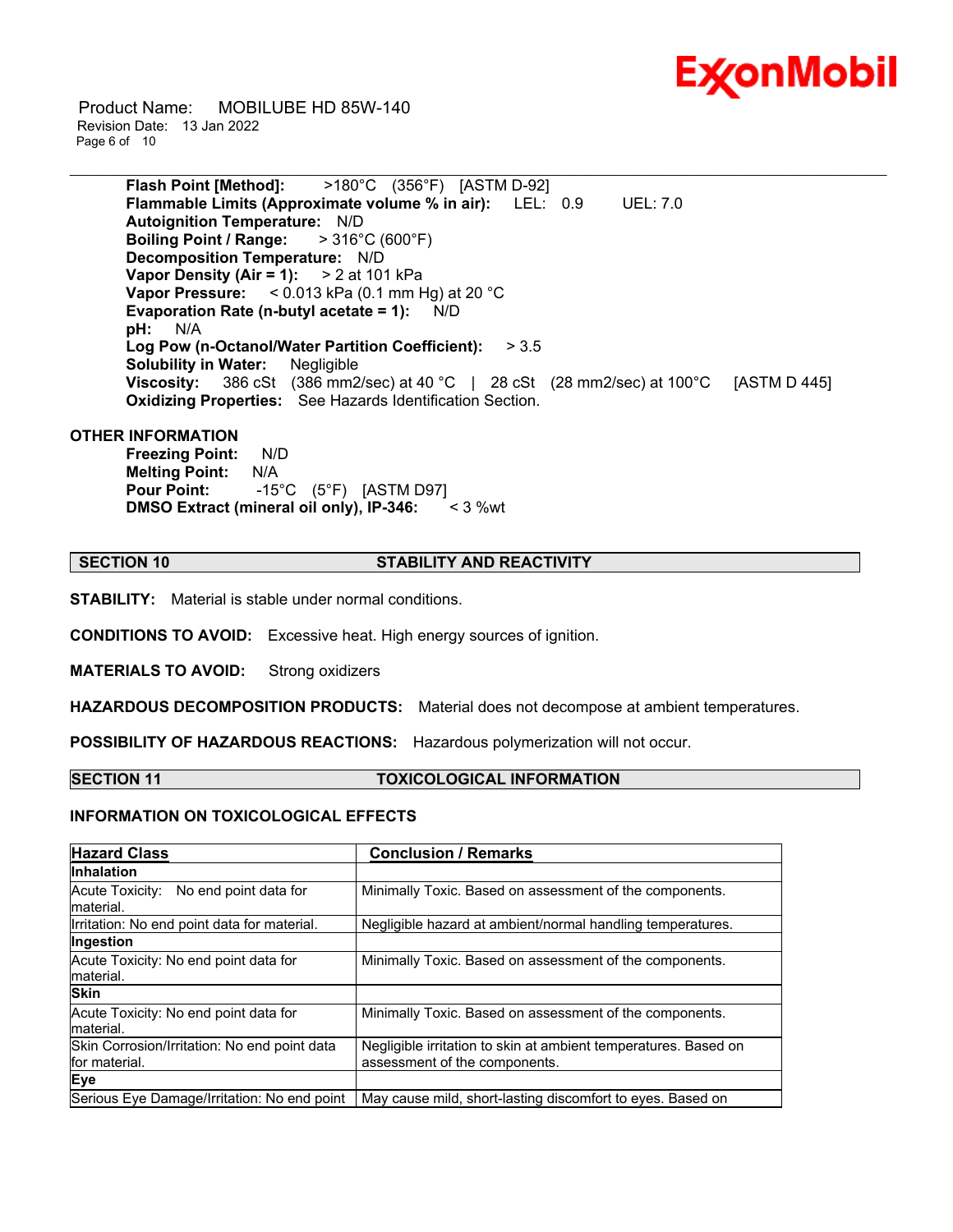# Ex⁄onMobil

 Product Name: MOBILUBE HD 85W-140 Revision Date: 13 Jan 2022 Page 7 of 10

| Idata for material.                                               | assessment of the components.                                                                                     |
|-------------------------------------------------------------------|-------------------------------------------------------------------------------------------------------------------|
| <b>Sensitization</b>                                              |                                                                                                                   |
| Respiratory Sensitization: No end point data<br>lfor material.    | Not expected to be a respiratory sensitizer.                                                                      |
| Skin Sensitization: No end point data for<br>lmaterial.           | Not expected to be a skin sensitizer. Based on assessment of the<br>components.                                   |
| Aspiration: Data available.                                       | Not expected to be an aspiration hazard. Based on physico-<br>chemical properties of the material.                |
| <b>Germ Cell Mutagenicity: No end point data</b><br>for material. | Not expected to be a germ cell mutagen. Based on assessment of<br>the components.                                 |
| <b>Carcinogenicity:</b> No end point data for<br>material.        | Not expected to cause cancer. Based on assessment of the<br>components.                                           |
| Reproductive Toxicity: No end point data<br>lfor material.        | Not expected to be a reproductive toxicant. Based on assessment<br>of the components.                             |
| <b>Lactation:</b> No end point data for material.                 | Not expected to cause harm to breast-fed children.                                                                |
| Specific Target Organ Toxicity (STOT)                             |                                                                                                                   |
| Single Exposure: No end point data for<br>material.               | Not expected to cause organ damage from a single exposure.                                                        |
| Repeated Exposure: No end point data for<br>material.             | Not expected to cause organ damage from prolonged or repeated<br>exposure. Based on assessment of the components. |

### **OTHER INFORMATION**

### **For the product itself:**

Repeated and/or prolonged exposure may cause irritation to the skin, eyes, or respiratory tract. Component concentrations in this formulation would not be expected to cause skin sensitization, based on tests of the components, this formulation, or similar formulations.

### **Contains:**

Base oil severely refined: Not carcinogenic in animal studies. Representative material passes IP-346, Modified Ames test, and/or other screening tests. Dermal and inhalation studies showed minimal effects; lung non-specific infiltration of immune cells, oil deposition and minimal granuloma formation. Not sensitizing in test animals.

### **IARC Classification:**

**The following ingredients are cited on the lists below:** None.

|              |               | --REGULATORY LISTS SEARCHED-- |  |  |
|--------------|---------------|-------------------------------|--|--|
| $1 = IARC 1$ | $2 = IARC 2A$ | $3 = IARC2B$                  |  |  |

### **SECTION 12 ECOLOGICAL INFORMATION**

The information given is based on data for the material, components of the material, or for similar materials, through the application of bridging principals.

### **ECOTOXICITY**

Material -- Not expected to be harmful to aquatic organisms.

### **MOBILITY**

 Base oil component -- Low solubility and floats and is expected to migrate from water to the land. Expected to partition to sediment and wastewater solids.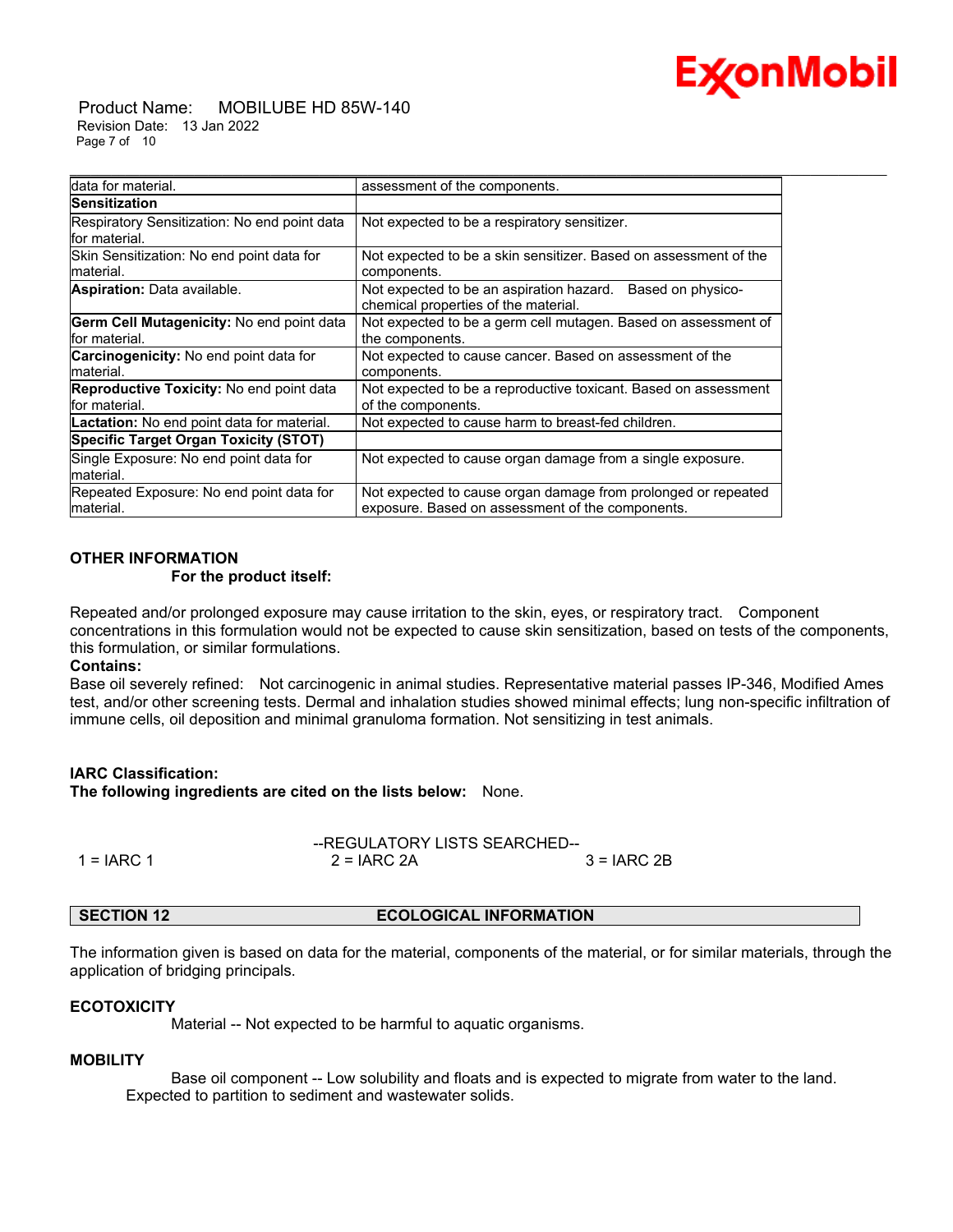

 Product Name: MOBILUBE HD 85W-140 Revision Date: 13 Jan 2022 Page 8 of 10

### **PERSISTENCE AND DEGRADABILITY**

### **Biodegradation:**

Base oil component -- Expected to be inherently biodegradable

### **BIOACCUMULATION POTENTIAL**

 Base oil component -- Has the potential to bioaccumulate, however metabolism or physical properties may reduce the bioconcentration or limit bioavailability.

\_\_\_\_\_\_\_\_\_\_\_\_\_\_\_\_\_\_\_\_\_\_\_\_\_\_\_\_\_\_\_\_\_\_\_\_\_\_\_\_\_\_\_\_\_\_\_\_\_\_\_\_\_\_\_\_\_\_\_\_\_\_\_\_\_\_\_\_\_\_\_\_\_\_\_\_\_\_\_\_\_\_\_\_\_\_\_\_\_\_\_\_\_\_\_\_\_\_\_\_\_\_\_\_\_\_\_\_\_\_\_\_\_\_\_\_\_\_

### **SECTION 13 DISPOSAL CONSIDERATIONS**

Disposal recommendations based on material as supplied. Disposal must be in accordance with current applicable laws and regulations, and material characteristics at time of disposal.

### **DISPOSAL RECOMMENDATIONS**

Product is suitable for burning in an enclosed controlled burner for fuel value or disposal by supervised incineration at very high temperatures to prevent formation of undesirable combustion products.

**Empty Container Warning** Empty Container Warning (where applicable): Empty containers may contain residue and can be dangerous. Do not attempt to refill or clean containers without proper instructions. Empty drums should be completely drained and safely stored until appropriately reconditioned or disposed. Empty containers should be taken for recycling, recovery, or disposal through suitably qualified or licensed contractor and in accordance with governmental regulations. DO NOT PRESSURISE, CUT, WELD, BRAZE, SOLDER, DRILL, GRIND, OR EXPOSE SUCH CONTAINERS TO HEAT, FLAME, SPARKS, STATIC ELECTRICITY, OR OTHER SOURCES OF IGNITION. THEY MAY EXPLODE AND CAUSE INJURY OR DEATH.

### **SECTION 14 TRANSPORT INFORMATION**

**LAND** : Not Regulated for Land Transport

**SEA (IMDG):** Not Regulated for Sea Transport according to IMDG-Code

**Marine Pollutant:** No

**AIR (IATA):** Not Regulated for Air Transport

### **SECTION 15 REGULATORY INFORMATION**

**This material is not considered hazardous according to the Classification of Chemicals based on Globally Harmonized System of Classification and Labelling of Chemicals (GHS) under the Joint DTI-DENR-DA-DOF-DOH-DILG-DOLE-DOTC Administrative Order No. 01 Series of 2009 by ministries.**

### **REGULATORY STATUS AND APPLICABLE LAWS AND REGULATIONS**

**Product is under Philippines PCL/CCO:** Not Regulated **Ozone Depleting Substances (ODS) (Chemical Control Order, DENR Admin. Order No. 2013-25):** Not Regulated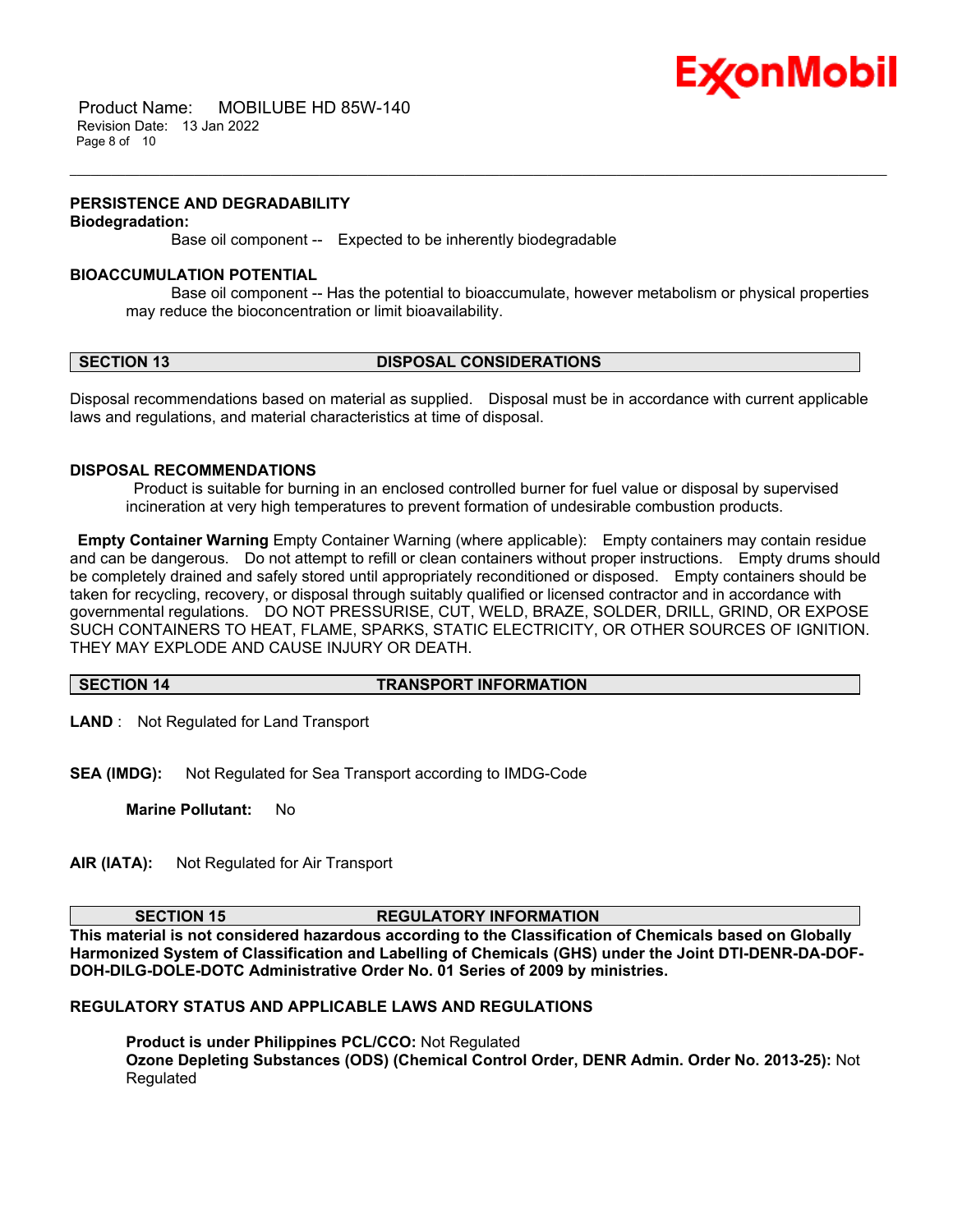

 Product Name: MOBILUBE HD 85W-140 Revision Date: 13 Jan 2022 Page 9 of 10

> **Listed or exempt from listing/notification on the following chemical inventories :** AIIC, DSL, ENCS, IECSC, ISHL, KECI, PICCS, TCSI, TSCA

\_\_\_\_\_\_\_\_\_\_\_\_\_\_\_\_\_\_\_\_\_\_\_\_\_\_\_\_\_\_\_\_\_\_\_\_\_\_\_\_\_\_\_\_\_\_\_\_\_\_\_\_\_\_\_\_\_\_\_\_\_\_\_\_\_\_\_\_\_\_\_\_\_\_\_\_\_\_\_\_\_\_\_\_\_\_\_\_\_\_\_\_\_\_\_\_\_\_\_\_\_\_\_\_\_\_\_\_\_\_\_\_\_\_\_\_\_\_

### **SECTION 16 OTHER INFORMATION**

### **N/D = Not determined, N/A = Not applicable**

**KEY TO THE H-CODES CONTAINED IN SECTION 3 OF THIS DOCUMENT (for information only):**

H227: Combustible liquid; Flammable Liquid, Cat 4

H302: Harmful if swallowed; Acute Tox Oral, Cat 4

H304: May be fatal if swallowed and enters airways; Aspiration, Cat 1

H314(1B): Causes severe skin burns and eye damage; Skin Corr/Irritation, Cat 1B

H316: Causes mild skin irritation; Skin Corr/Irritation, Cat 3

H317: May cause allergic skin reaction; Skin Sensitization, Cat 1

H318: Causes serious eye damage; Serious Eye Damage/Irr, Cat 1

H335: May cause respiratory irritation; Target Organ Single, Resp Irr

H373: May cause damage to organs through prolonged or repeated exposure; Target Organ, Repeated, Cat 2

H400: Very toxic to aquatic life; Acute Env Tox, Cat 1

H401: Toxic to aquatic life; Acute Env Tox, Cat 2

H402: Harmful to aquatic life; Acute Env Tox, Cat 3

H410: Very toxic to aquatic life with long lasting effects; Chronic Env Tox, Cat 1

H411: Toxic to aquatic life with long lasting effects; Chronic Env Tox, Cat 2

H412: Harmful to aquatic life with long lasting effects; Chronic Env Tox, Cat 3

### **THIS SAFETY DATA SHEET CONTAINS THE FOLLOWING REVISIONS:** MCKUPLER INC: Section 01: Supplier

Mailing Address information was modified.

Composition: Component Table information was modified.

Section 05: Fire Fighting Measures - Unusual Fire Hazards information was deleted.

Section 09: Color information was modified.

Section 09: Flash Point C(F) information was modified.

Section 09: Pour Point C(F) information was modified.

Section 09: Relative Density information was modified.

Section 09: Vapor Pressure information was added.

Section 09: Viscosity information was modified.

Section 13: Disposal Considerations - Disposal Recommendations information was modified.

Section 15: National Chemical Inventory Listing information was modified.

Section 16: MSN, MAT ID information was modified.

----------------------------------------------------------------------------------------------------------------------------------------------------- The information and recommendations contained herein are, to the best of ExxonMobil's knowledge and belief, accurate and reliable as of the date issued. You can contact ExxonMobil to insure that this document is the most current available from ExxonMobil. The information and recommendations are offered for the user's consideration and examination. It is the user's responsibility to satisfy itself that the product is suitable for the intended use. If buyer repackages this product, it is the user's responsibility to insure proper health, safety and other necessary information is included with and/or on the container. Appropriate warnings and safe-handling procedures should be provided to handlers and users. Alteration of this document is strictly prohibited. Except to the extent required by law, republication or retransmission of this document, in whole or in part, is not permitted. The term, "ExxonMobil" is used for convenience, and may include any one or more of ExxonMobil Chemical Company, Exxon Mobil Corporation, or any affiliates in which they directly or indirectly hold any interest.